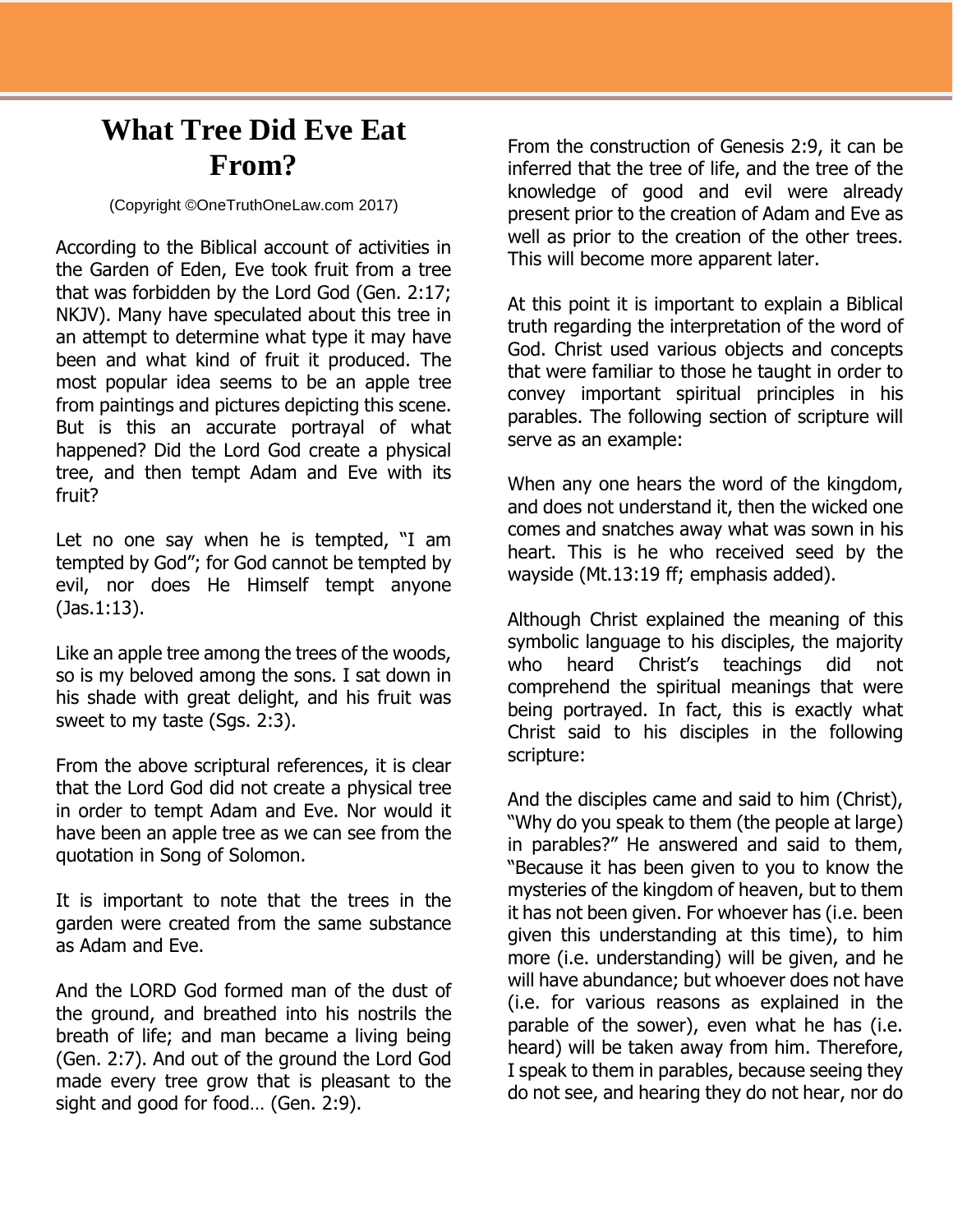they understand (Mt.13:10-13; parentheses added).

Even for those who do understand various aspects of how God uses symbolic language, there is still a lot of work required in getting a more complete picture as the following scripture states:

"Whom will he teach knowledge? And whom will he make to understand the message? Those just weaned from milk? Those just drawn from the breasts? For precept must be upon precept, precept upon precept, line upon line, line upon line, here a little, there a little (Isa.28:9-10 cf. 28:13).

In the scripture above, God repeats for emphasis how much effort is required to come to a correct understanding of any truth or doctrine. He also shows us that the Bible needs to be viewed in its entirety in order to piece together the truth on any given subject. In fact, the Bible will prove a truth when various scriptures are correctly organized and corroborate with each other.

On the other hand, some will misuse scriptural references to prove a pet theory, which more often than not is based on a misunderstanding of God's will. For instance, many in Christianity believe that Christ came to do away with his Father's laws. Therefore, they will interpret many of the Apostle Paul's writings as reinforcing this position. Interestingly, the Apostle Peter commented on this proclivity.

Therefore, beloved, looking forward to these things, be diligent to be found by Him in peace, without spot and blameless (i.e. not living in a sinful manner); and consider that the longsuffering of our Lord is salvation  $-$  as also our beloved brother Paul, according to the wisdom given to him, has written to you, as also in all his epistles, speaking in them of these things, in which are some things hard to understand, which those who are untaught and unstable twist to their own destruction, as they do also the rest of the Scriptures (2 Peter 3:14- 16; parentheses added).

Going back now to the symbolic language used by God in the Garden of Eden account, we can apply the principles just covered, and see what is revealed. It has been assumed by many that the trees in the garden were literal physical trees, but is this correct? We will now gather together a number of scriptures to see what God has to say about this.

Beginning with the tree of life, here are a number of Biblical references for consideration:

And the people murmured against Moses saying, "What shall we drink?" So he (Moses) cried out to the Lord, and the Lord showed him a tree; and when he cast it into the waters, the waters were made sweet… I am the Lord who heals you (Ex.15:24-26; parentheses added).

In this symbolic act, Moses had to kill a tree and toss it into the water in order to heal the water so that the people could live. By gathering some scriptures in the New Testament, it becomes more apparent who this tree symbolized.

Jesus answered and said to her, "If you knew the gift of God, and who it is who says to you, "Give me a drink," you would have asked him, and he would have given you living water." The woman said to him (Christ), "Sir, you have nothing to draw with, and the well is deep. Where then do you get that living water? Are you greater than our father Jacob, who gave us the well, and drank from it himself, as well as his sons and his livestock?" Jesus answered and said to her, "Whoever drinks of this water will thirst again, but whoever drinks of the water that I shall give him will never thirst. But the water that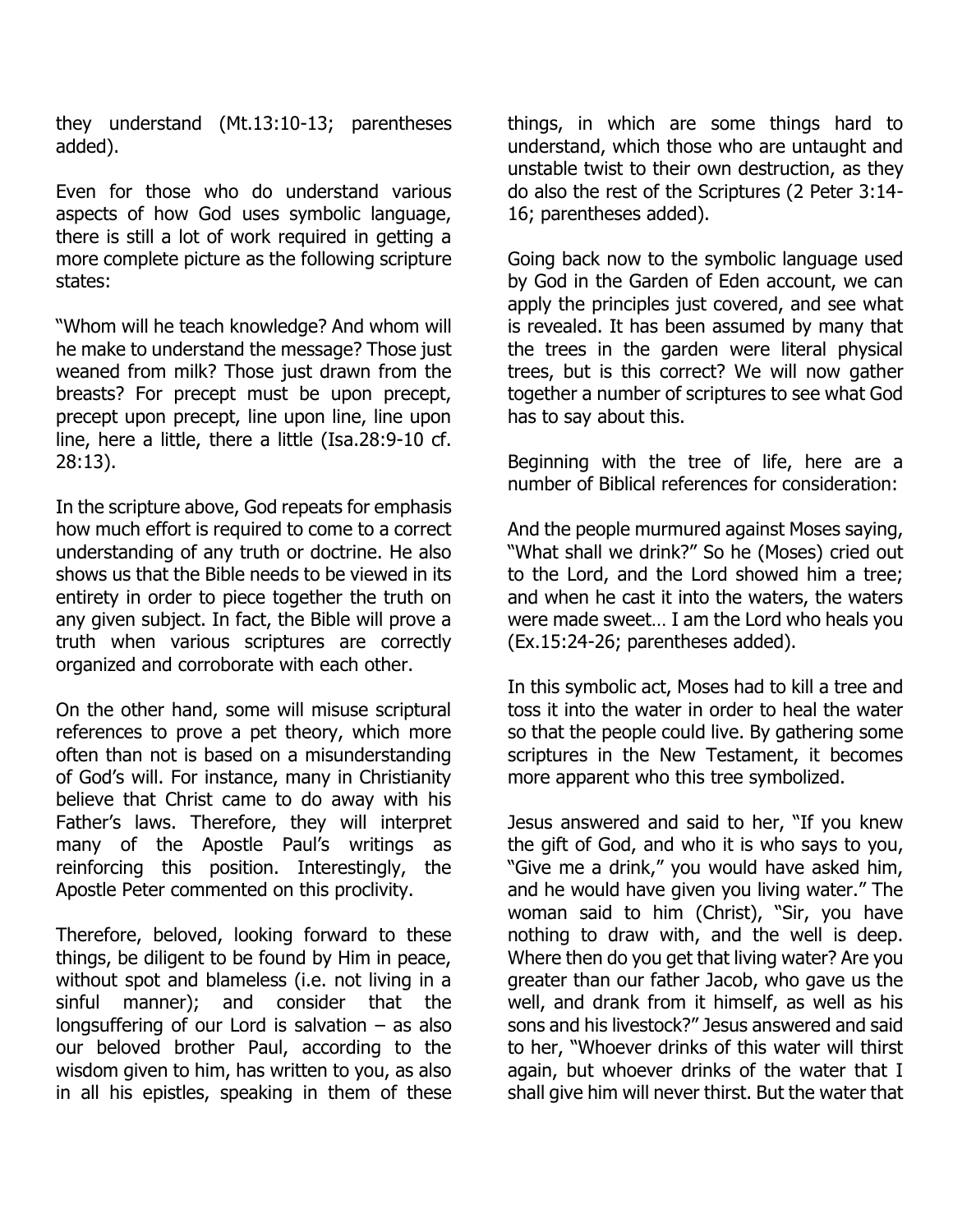I shall give him will become in him a fountain of water springing up into everlasting life" (Jn. 4:10-14; parentheses added).

"He who believes in me (Christ), as the Scripture has said, out of his heart (inner most being) will flow rivers of living water." But this he spoke concerning the Spirit, which those who believed in him would receive, for the Spirit was not yet given, because Jesus was not yet glorified (Jn.7:3839; parentheses added).

Nevertheless I tell you the truth. It is to your advantage that I go away (i.e. die and be resurrected); for if I do not go away, the helper will not come to you; but if I depart, I will send it to you (Jn.16:7; parentheses added).

To summarize the scriptures above, it was Christ's willingness to lay down his life to pay for the sins of the world that resulted in the gift of everlasting life being imparted to those who repent of sin and begin living in newness of life (Ac. 2:38; Rom. 6:4, 7:6). Therefore, the symbolic tree of life in the Garden of Eden represented Jesus Christ whose death provided this healing and restoration. This was also pictured symbolically by the tree that was cut down in order to provide clean water for the ancient nation of Israel. Otherwise, they would have all died from thirst. This clean water represents God's Holy Spirit. Conversely, the bitter water represents the spirit of the Adversary (i.e. Satan).

In 1 Corinthians 15:45 the Apostle Paul wrote,

So also it has been written, "The first man, Adam, became into a living soul. The last Adam into a life-giving spirit.

There is a cause and effect structure in this verse. For instance, due to the lawbreaking actions of the first Adam, he was changed to a

living, breathing being that would die. In other words, he was not originally created in a form (i.e. flesh and blood) that would eventually die.

Through this, indeed as through one man sin entered into the world, and through sin death also into all men, death came through upon all who sinned (Rom. 5:12; RNT).

1 Corinthians 15:45 also denotes cause and effect regarding the last Adam, Jesus Christ, who willingly gave up his life as a spirit-being (sacrifice), became a physical man and died (sacrifice) in order to pay for the sins of all fallen creation. Consequently, as a result of his lawabiding actions (Ps. 40:7-8; Lk. 6:9; Jn. 15:13; Rom. 8:2; Heb. 4:15; 9:28), Christ became a life-giving spirit (Jn.5:21; 6:57), the instrument through which mankind could have eternal life.

But the free gift is not like the transgression. For if by the transgression of the one the many died, much more did the grace of God and the gift by the grace of the one Man, Jesus Christ, abound to the many (Rom. 5:15).

So then as through one transgression there resulted condemnation to all men, even so through one act of righteousness there resulted justification of life to all men. 19For as through the one man's disobedience the many were made sinners, even so through the obedience of the one the many will be made righteous (Rom. 5:18-29).

As Christ was willing to lay down his life and become the blood sacrifice necessary to pay for the sins of all fallen creation, from the moment the Adversary first rebelled against God (Rev. 13:8), he has always been the tree of life from whom all who wish to receive everlasting life must eat.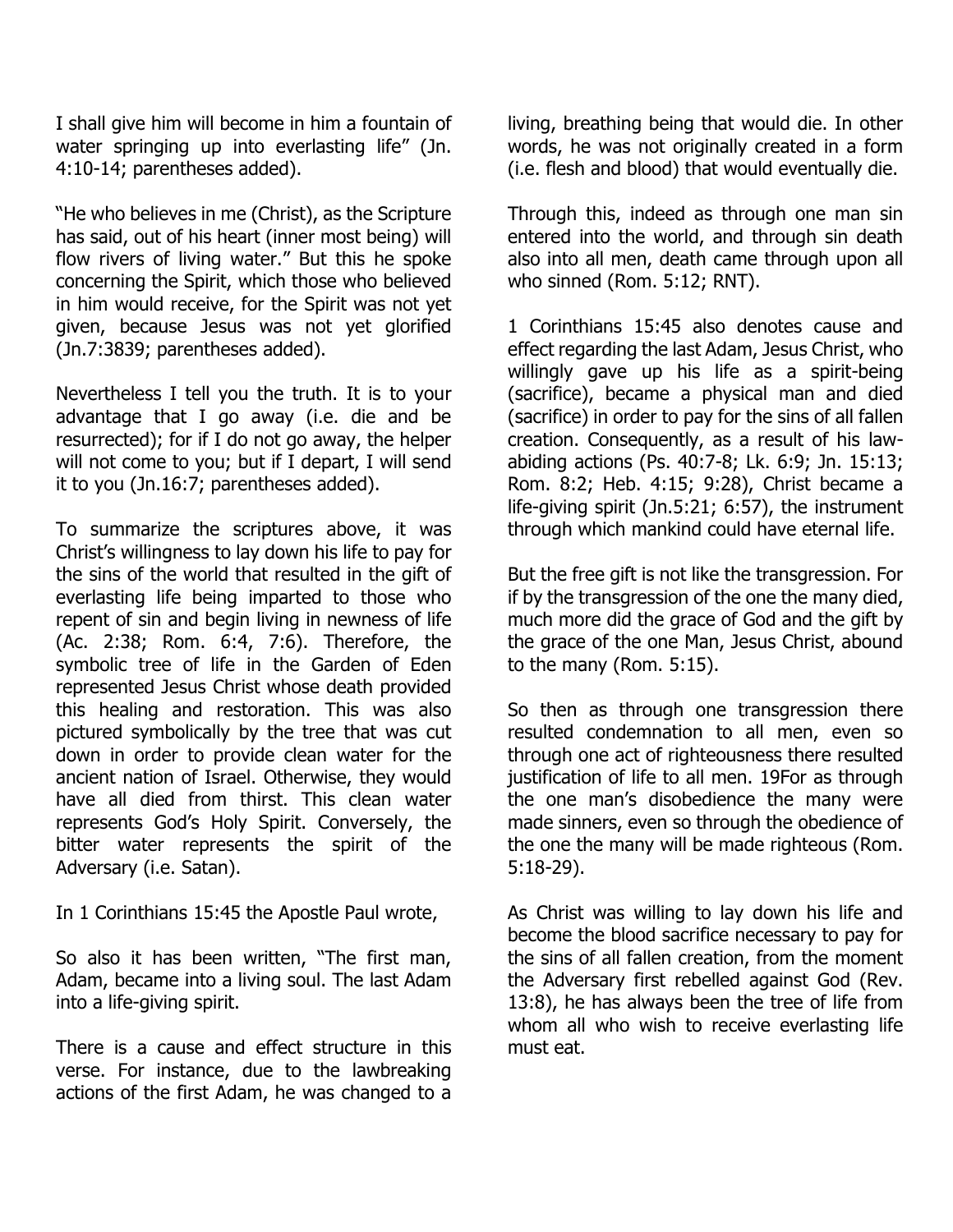He who has an ear, let him hear what the Spirit says to the churches. To him who overcomes I will give to eat from the tree of life, which is in the midst of the Paradise of God (Rev. 2:7).

Now we can examine some scriptures that will help explain who was represented symbolically by the tree of the knowledge of good and evil. This was the tree that Eve partook of even though God stated that it was to be avoided.

So when the woman saw that the tree was good for food, that it was pleasant to the eyes, and a tree desirable to make one wise, she took of its fruit and ate. She also gave to her husband with her, and he ate (Gen. 2:6).

From this scripture, we see that there is a form of wisdom associated with the fruit of this tree. With this in mind, we can examine other scriptures that discuss a wisdom that may not be for the best (1Cor. 3:19).

You were the seal of perfection, full of wisdom (i.e. a tree desirable to make one wise) and perfect in beauty (i.e. pleasant to the eyes). You were in Eden (i.e. with Adam and Eve), the garden of God; every precious stone was your covering: the sardius, topaz, and diamond, beryl, onyx, and jasper, sapphire, turquoise, and emerald with gold (Ezek. 28:12-13; parentheses added).

You were perfect in your ways from the day you were created, till iniquity (i.e. sin) was found in you (Ezek. 28:15).

Your heart (inner most being) was proud because of your beauty; you corrupted your wisdom for the sake of your splendor (Ezek.28:17; parentheses added).

From Ezekiel 28:17, we can see why the Lord God wanted Eve to avoid the corrupted wisdom of the tree of the knowledge of good and evil. This tree understood both good and evil, but chose to live contrary to the laws of the only true God. Therefore, it could not have been a literal tree. Instead, it represented Satan who was cast out from the position he held as the following scripture shows:

By the abundance of your trading you became filled with violence within, and you sinned; therefore I cast you as a profane thing out of the mountain (i.e. government) of God; (Ezek. 29:16; parentheses added).

The one represented by the tree of life (Christ) witnessed this event, which shows that he existed prior to becoming a sacrifice for the sins of the world (Jn.1:29; parentheses added).

And he (Christ) said to them (the seventy-two disciples), "I saw Satan fall like lightening from heaven" (Lk. 10:18 cf. Isa. 14:12-15; parentheses added).

As we have begun to see, both Jesus Christ and Satan the Adversary are referred to symbolically in scripture as 'trees', but there is a an important distinction separating them.

Thus, every good tree makes good fruit, but the corrupt tree makes evil fruit.  $18^n$ A good tree is not able to make corrupt fruit, nor can an evil tree make good fruit.  $19$ <sup>w</sup> Every tree that does not make good fruit is cut down and thrown into the fire (Mt. 7:17-19; RNT).

Regarding Satan,

The devil, who deceived them, was cast into the lake of fire and brimstone (Rev. 20:10).

But you are cast out of your grave Like an abominable branch, Like the garment of those who are slain, Thrust through with a sword, Who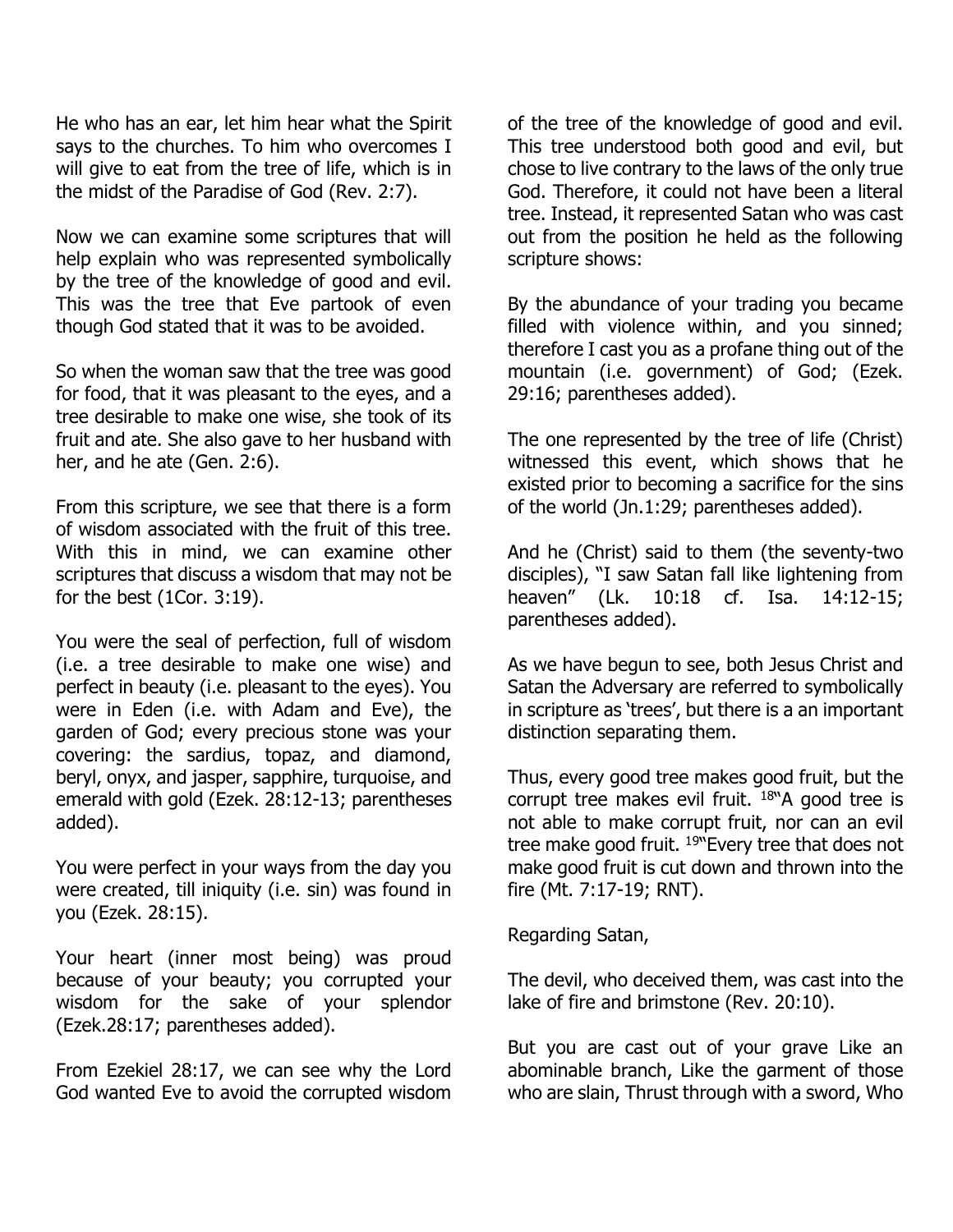go down to the stones of the pit, Like a corpse trodden underfoot (Isa. 14:19).

Regarding Jesus Christ,

In that day the Branch of the LORD shall be beautiful and glorious; and the fruit of the earth shall be excellent and appealing (Isa. 4:2).

Behold, the days are coming," says the Lord, "That I will raise to David a Branch of righteousness; a King shall reign and prosper, and execute judgment and righteousness in the earth (Jer. 23:5).

In the book of Ezekiel, God uses the nation of Egypt with its Pharaoh as a type of Satan and those that have chosen to follow his rebellious way of living. In this symbolic language, it can be seen that Satan and some of the host of heaven were present in the Garden of Eden, and because of their rebellion they will die in the same manner as Pharaoh and the nation of Egypt even though both were great and strong in their own time and manner.

I made the nations shake at the sound of its fall, when I cast it down to the grave together with those who descend into the Pit (domain of the fallen host); and all the trees of Eden, the choice and the best of Lebanon, all that drink water (symbolic of God's spirit), were comforted in the depths of the earth. They also went down to the grave with it, with those slain by the sword; and those who were its strong arm dwelt in its shadows among the nations. To which of the trees in Eden will you (Satan) then be likened in glory and greatness? Yet you shall be brought down with the trees of Eden to the depths of the earth; you shall lie in the midst of the uncircumcised with those slain by the sword (Ezek. 31:16-17).

Scripture indicates that all the trees in the Garden of Eden were spirit beings like the tree of life and the tree of the knowledge of good and evil. These trees also made a wrong choice. This wrong choice seemed to take place at the same time that Adam and Eve chose to believe the word of the Adversary (Satan) rather than the word of God. This would explain why Adam and Eve felt comfortable hiding amongst them (Gen. 2:8). They were all in agreement, and all had made the choice to follow the way of the Adversary. According to Revelation 12:4, Satan managed to convince a third of the host of heaven to follow his way of living. If this were not the case, then the trees in the Garden of Eden would have prevented Adam and Eve from hiding amongst them in accordance with scripture (2Thes. 3:6; Eph. 5:11; 1Cor. 5:11).

As mentioned earlier, all the trees of Eden as well as Adam and Eve were made from the ground (Gen. 2:9). Therefore, they can all die if they sin, which is in accordance with the law of God.

"…The soul (individual living being) who sins shall die" (Ezek. 18:4; parentheses added).

The question should come up regarding spirit beings dying. In other words if they are made from the ground how could they be regarded a spirit? Or put another way, how could a spirit being appear as if they were physical, and at some point in the future die? In Genesis 18, the spirit-being that became Jesus Christ appeared to Abraham and ate a meal with him. This is confirmed by scripture and because no one has seen or heard the only true God – the Father (Jn. 5:37), it had to be the spirit leader of the loyal host of heaven (Joshua 5:13-15), Jesus Christ, who appeared to Abraham. This same being would later become flesh and blood, die for the sins of the world, and then be resurrected from the dead.